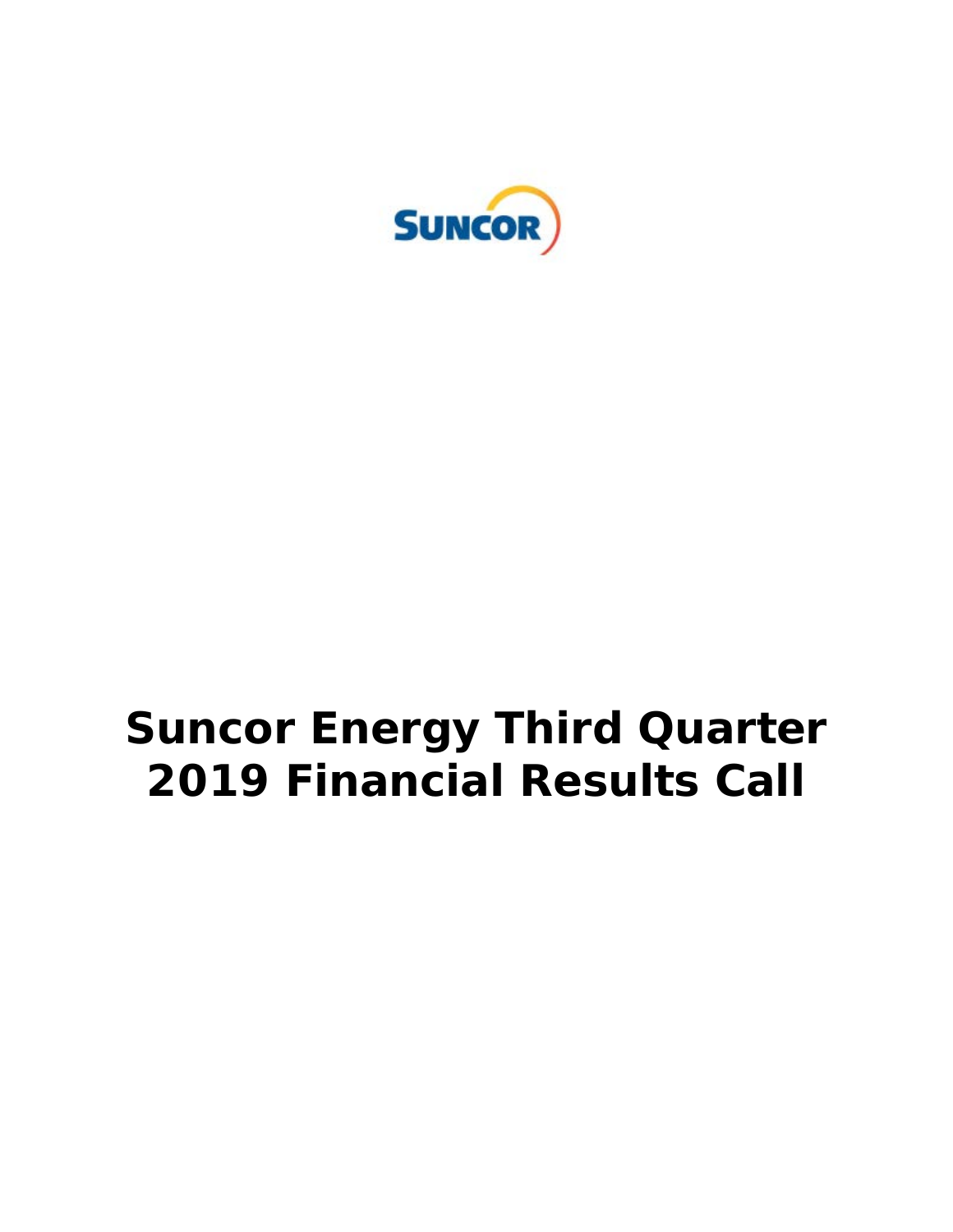**Operator:** Ladies and gentlemen, thank you for standing by, and welcome to the Suncor Energy Third Quarter 2019 Financial Results Call (Operator Instructions). I would now like to hand the conference over to your speaker today, Trevor Bell, Vice President of Investor Relations. Please go ahead, sir.

### **Introduction**

Trevor Bell *Vice President of Investor Relations, Suncor Energy Inc.*

Thank you, operator, and good morning. Welcome to Suncor's third quarter earnings call. With me this morning are Mark Little, President and Chief Executive Officer; and Alister Cowan, Chief Financial Officer. Please note that today's comments contain forward-looking information. Actual results may differ materially from the expected results because of various risk factors and assumptions that are described in our third quarter earnings release as well as in our current annual information form. And both of these are available on SEDAR, EDGAR and our website, suncor.com.

Certain financial measures referred to in these comments are not prescribed by Canadian GAAP. For a description of these financial measures, please see our third quarter's earnings release. Following formal remarks, we'll open the call to questions.

Now, I'll hand it over to Mark Little for his comments.

### **Opening Remarks**

Mark Little *President & Chief Executive Officer, Suncor Energy Inc.*

Good morning, everybody, and thank you for joining us. In a volatile quarter for commodity and refined product prices, Suncor continued to deliver strong and consistent results. In the third quarter we generated \$2.7 billion of funds from operations and \$1.1 billion in operating earnings which marks the ninth consecutive quarter where we've generated over \$2 billion of funds from operations. The reliable nature of our cash flow, combined with disciplined capital management, resulted in \$1.4 billion being returned to shareholders through dividends and share buybacks in Q3. We continue to see significant value in our company and given the market conditions accelerated our buyback program in the quarter to repurchase 1.2% of our outstanding shares for approximately \$760 million.

At the same time, we continue to strengthen our balance sheet reducing our debt by \$570 million, all of which, yet again, demonstrates the value of our integrated model and our ability to create substantial cash flow and value for shareholders in various market conditions. Reliable production from our upstream oil sands assets contributed to our strong results despite the impacts of the planned maintenance in the quarter and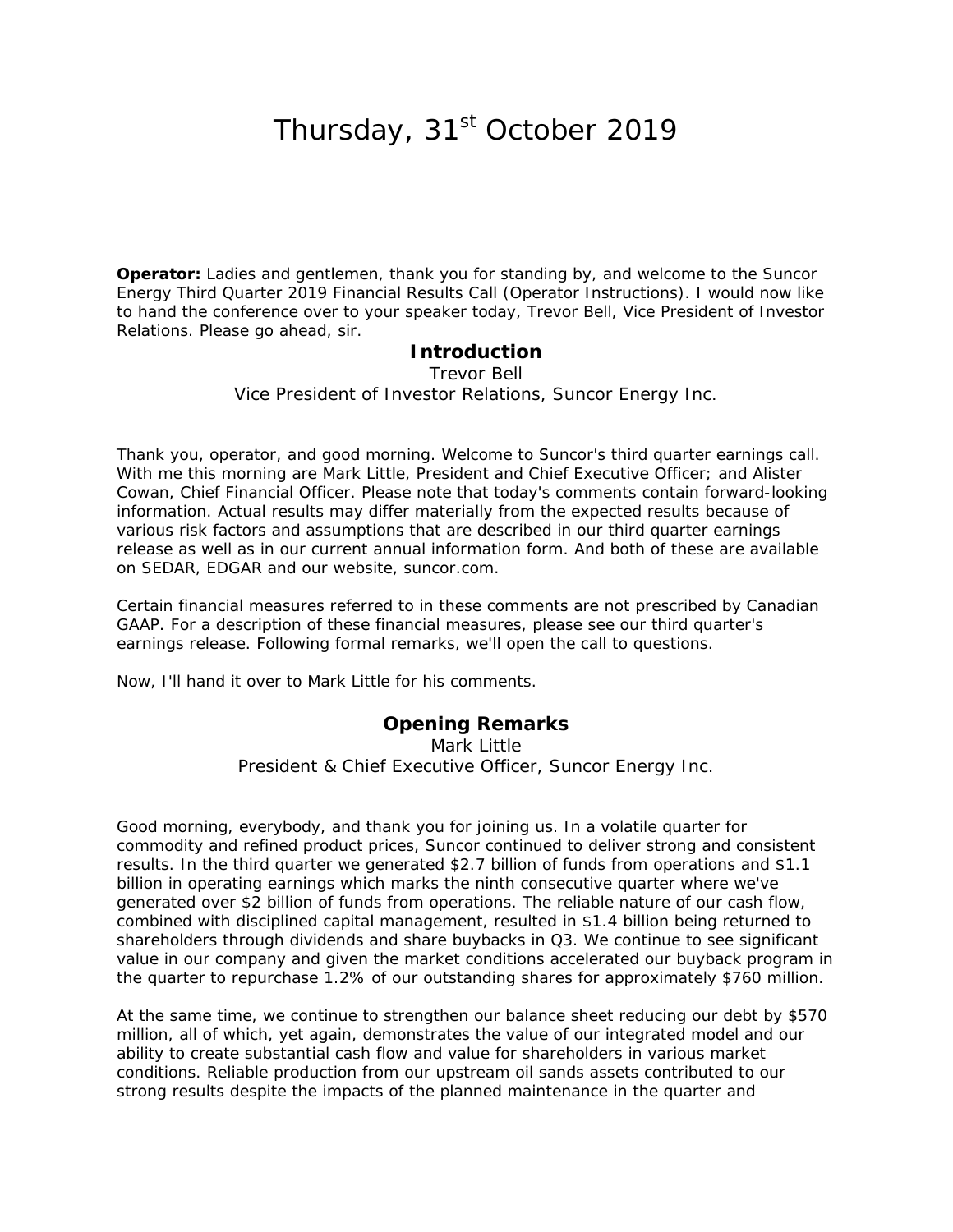continued mandatory production curtailment, which has been much higher than we anticipated at the start of the year.

Given our planned maintenance there was limited availability and opportunity to purchase production quotas from other operators in the quarter. As a result, total oil sands production of 670,000 barrels a day was approximately 20,000 barrels per day lower compared to Q2.

Consistent with prior quarters, we were able to transfer production quotas among our oil sands assets, generating \$1.6 billion of funds from operations and \$500 million of operating earnings in our oil sand segment. Throughout 2019, Suncor's unique footprint and asset flexibility has allowed us to make the strategic choice to optimize the mix of our allocated production during mandatory curtailment. We've focused on value over volumes, producing the highest margin barrels given market conditions. We've increased the production of higher sales price but higher cost SCO barrels at the expense of lower price, and lower cost, bitumen barrels. While this has put pressure on our 2019 volumes and cost per barrel, our results have benefited by a net margin increase of \$2 per barrel or more than \$200 million of operating cash flow at Base Plant year-to-date.

Moving to our offshore assets, production in the third quarter was approximately 90,000 barrels per day, down almost 20,000 barrels per day from the second quarter, primarily due to an unplanned outage at Hibernia and higher maintenance at Buzzard. Both of these assets are now back on line. While our Hebron and Oda growth projects continue to ramp up and partially offset these unplanned outages, crude prices weakened in the quarter resulting in \$380 million of funds from operations and \$170 million of operating earnings from our E&P segment.

In the Downstream, we achieved refinery utilization of 100% during the quarter, generating \$885 million of funds from operations and \$670 million of operating earnings. This is an outstanding operational performance, and it also drove our refinery operating expenditures below \$5 per barrel in the quarter.

Following the Alberta government's clarification on the electricity market regulations, we announced the sanctioning of a cogen investment at our oil sands Base Plant in September, making significant progress towards achieving two ambitious goals, increasing structural cash flow by \$2 billion by 2023, which is a 20% increase over last year's funds from operations; and secondly, reducing our greenhouse gas emissions intensity by 30% by 2030. The cogen facility will reduce greenhouse gas emissions intensity associated with steam production at oil sands Base Plant and is expected to be a significant contributor to reaching our greenhouse gas goal, getting us one quarter of the way there. At the same time, the cogen facility will reduce Alberta's provincial greenhouse gas emissions by displacing more greenhouse gas intensive electrical sources. The combined benefit is a reduction of Alberta's greenhouse gas emissions by approximately 2.5 million tons per year which is the equivalent of taking 550,000 vehicles off of the road. In addition to the many tangible environmental benefits, the cogen facility is expected to be a significant contributor towards Suncor's goal of increasing structural cash flow by contributing more than 10% of the \$2 billion target we have for 2023.

Along with the deployment of autonomous haul trucks and our tailings technology advancements; the construction of the Suncor and Syncrude interconnecting pipeline; and optimization of our supply and trading processes, we're now executing on projects that are expected to deliver approximately 60% of the \$2 billion cash flow growth target. Just to emphasize that again, the projects that are in execution represent 60% of the \$2 billion.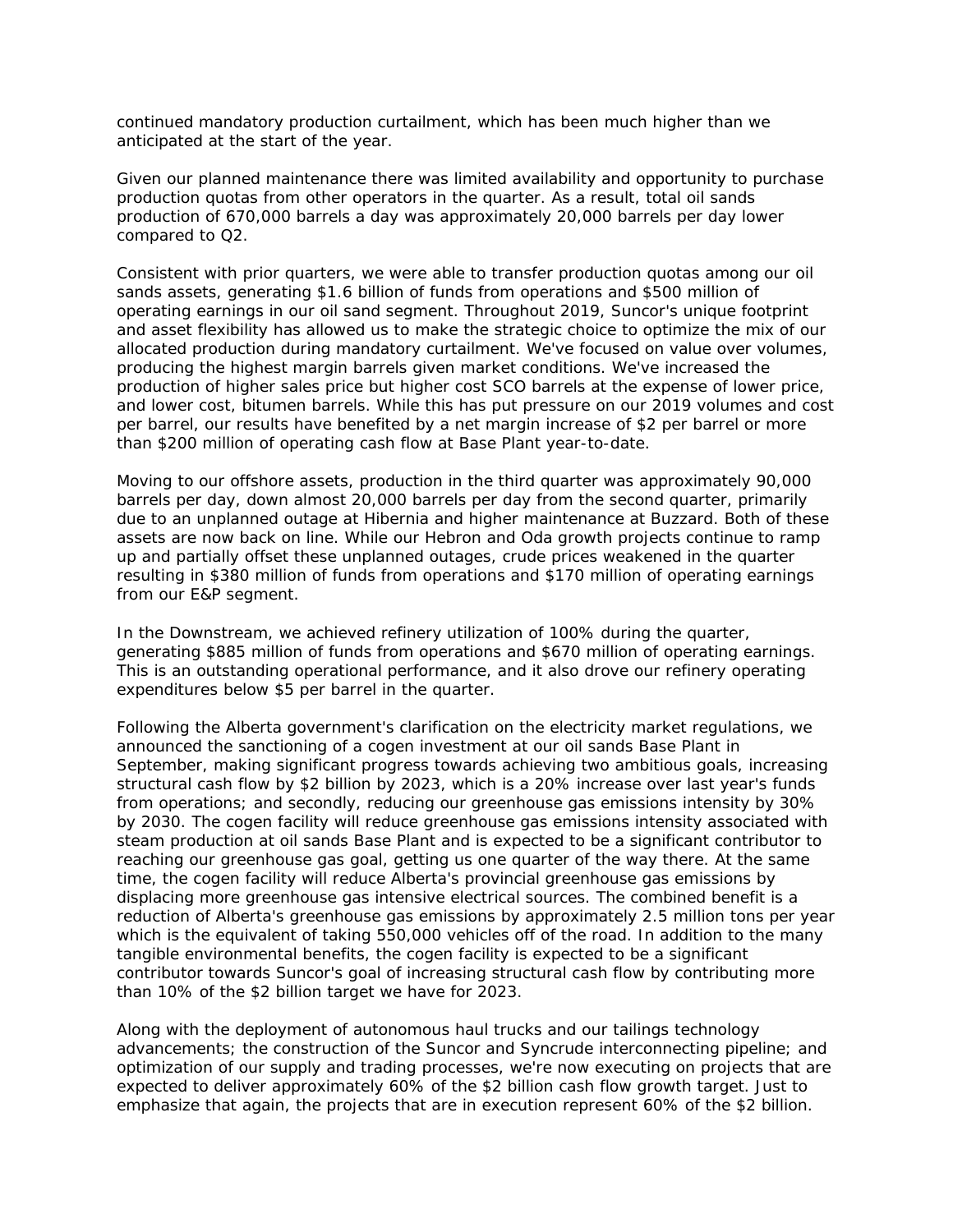So, in addition to those projects, we have a number that are in development that are nearing sanction or deployment representing an additional 25% of our goal. With many focused on building standard digital platforms and leveraging data to extract value from our existing businesses. Finally, we have numerous initiatives in the identification stage, which we expect will contribute to the final 15% of the goal.

Investing in projects across our integrated business that are largely independent of oil price and pipeline egress demonstrates our ability to grow cash flow and shareholder value with high return projects in a variety of market conditions. Our progress to-date should provide confidence that we can achieve our cash flow growth target over the next four years, which in turn will enable increasing returns to shareholders and continued investment in our business. At the same time, we remain focused on our operational performance by delivering safe and reliable operations through a volatile business environment, planned maintenance and ongoing mandatory production curtailment.

One last comment, I was very pleased this morning to see that the Alberta Government has agreed to provide curtailment relief for oil ship by added rail. This is aligned with the industry proposal that we've been working with the Alberta Government now for some time. This is a very significant development for the industry and the province and that sets the stage for the government to remove itself from the Alberta crude markets. So I'd certainly like to pass on a special thanks to the Premier and the Energy Minister for providing this support to the industry.

So with that I'll pass it along to Alister to provide some financial context to our third quarter results.

## **Financial Highlights**

Alister Cowan *Chief Financial Officer, Suncor Energy Inc.*

Thanks, Mark. And as you've previously highlighted Suncor was able to generate \$2.7 billion of funds from operations and \$1.1 billion of operating earnings in the third quarter. Now it's despite the impact of a weakening business environment that continued higher levels of mandatory production curtailment and the planned maintenance we have. Once again, we demonstrated the strands of our innervated model in various market conditions.

In addition to returning more than 50% of our funds from operations to shareholders during the quarter in the form of dividends and share buybacks, we also fully funded \$1.5 billion of capital expenditures and strengthened the balance sheet by repaying \$570 million of debt. So year-to-date we have returned approximately 3.8 billion to our shareholders in dividends or share buybacks, or roughly 46% of our funds from operations, while at the same time repaying nearly \$1 billion of debt.

Now as Mark mentioned, we continue to see significant upside value in our company's shares and as a result, we accelerated our share buyback program in the quarter, spending approximately \$760 million to repurchase 1.2% of our outstanding shares at less than \$40 dollars per share. Year-to-date we have spent \$1.8 billion on share buybacks and have repurchased almost 3% of our outstanding shares. We remain on track to complete the authorized \$2 billion program that started in May and expires next spring, but have the ability as in prior years to approach our board for an increase, but that will be dependent on future commodity prices.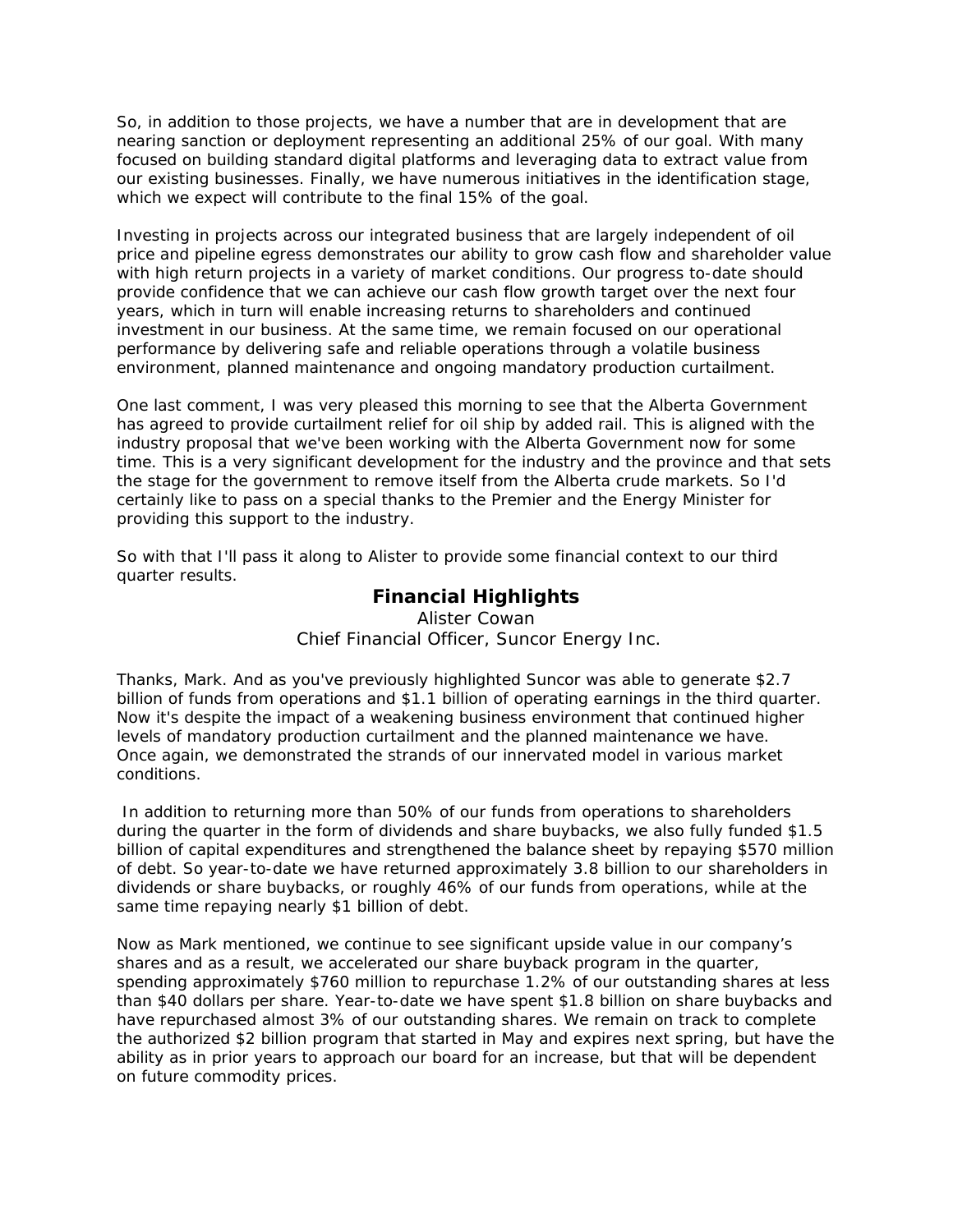Looking to the balance of 2019, we've maintained our capital guidance range, but we did narrow our total production range by reducing the top end to 790,000 barrels per day from 820,000 barrels per day. Now we increased our Oil Sands operation's cash operating cost per barrel range by approximately \$2 dollars. These changes really reflect the ongoing impact of higher mandatory production curtailment than we expected and the product mix strategy that Mark discussed earlier. Now we've also adjusted the guidance range for our East Coast Canada royalties to 13% to 17%, knocked down 4% and that really reflects the impact of third-party outages on the East Coast.

Consistent with prior years, we expect to release the 2020 corporate guidance in the coming weeks. We will obviously be looking at that with additional clarity this morning on rail from the Alberta government and further information on where the mandatory production curtailment program will be for 2020.

From our perspective, the results in the third quarter add to our track record and demonstrate our ongoing commitment to sustainably increasing cash flow and shareholder returns in the short, medium and the long-term.

**Trevor Bell:** Thank you, Alister and Mark. I'll turn the call back to the operators to take questions first from the analyst community, then if time permits, from the media. Operator?

#### **Q&A**

**Operator:** (Operator Instructions) Our first question comes from Neil Mehta with Goldman Sachs. Your line is open.

**Emily Chieng (Goldman Sachs):** Hi guys this is Emily Chieng on behalf of Neil here. Just my first question on CapEx, what do you think is an early rate on 2020 spend, and how do you – how should we be thinking about the cogen annual spend profile of \$1.4 billion dollars over the next couple of years?

**Mark Little:** Thanks Emily. In the second quarter, I think, we were asked that question and somebody asked about whether the range from 5.5% to 6% was good and I would say, given the fact that we haven't published our guidance, and Alister just spoke to that, you know I'd say right now, notionally, that's a good range. One of the reasons our range is going up is because of decisions like cogen, and so, it's incorporated in that capital spend credit.

**Emily Chieng:** Great. Thank you. And just one follow-up, please, on the crude by rail announcement this morning. Does this change the way you guys think about using rail as a means of crude export to increase production or is it still really an economic decision here?

**Mark Little:** Well, the economic decision we're faced with is really around should we leave crude shut in or should we produce that and ship it to market by rail. So when you compare those two options, it's economic which is the whole point of this is that although, the – this natural spread in the market place might not say that rail's economic, you're considering that against whether you should – it assumes that you're already producing the barrel. And so, the opportunity here and the whole design of the program is, to allow us to produce above our quotas, if we can move the volume up.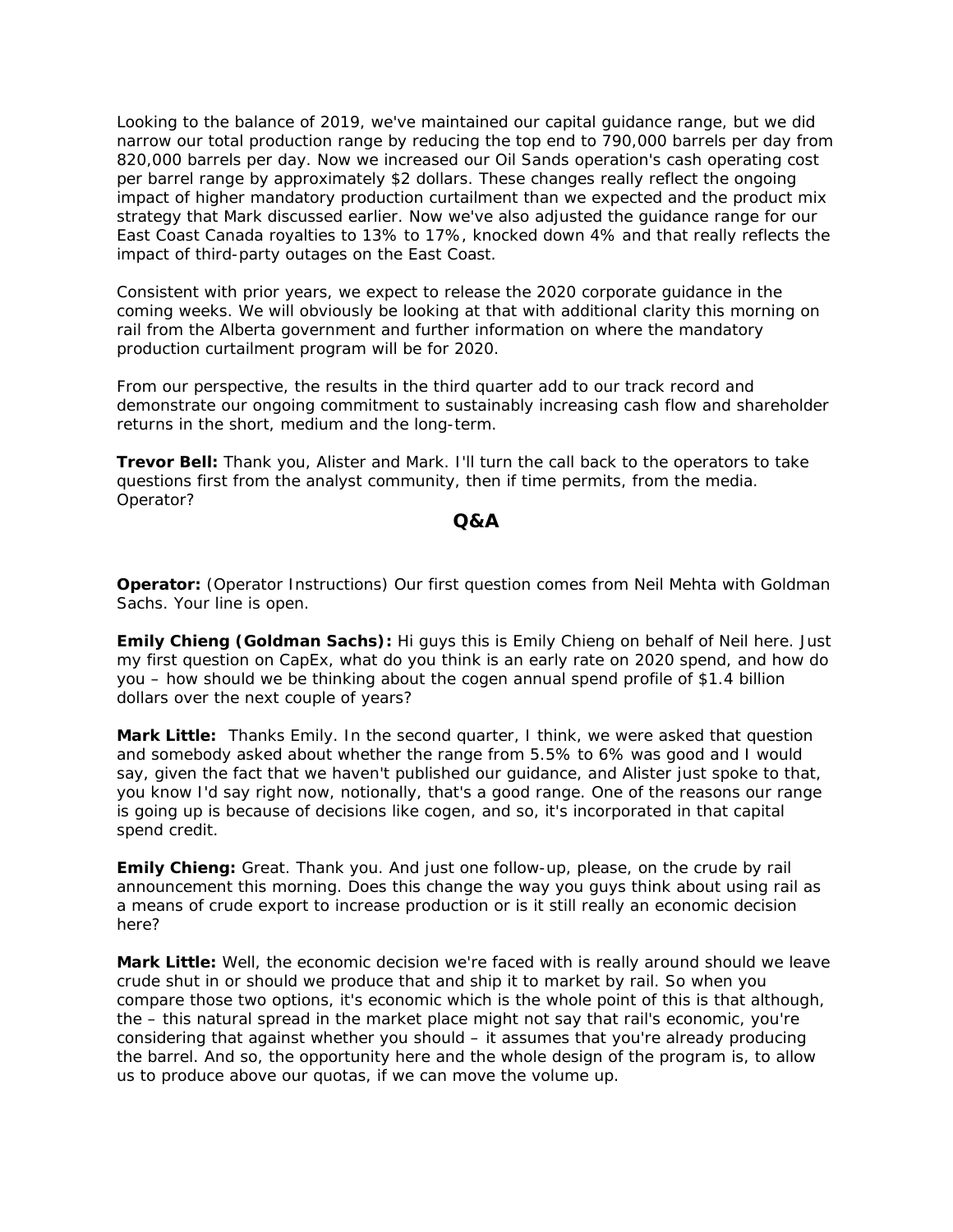So we're comparing, we either leave it shut in the ground or remove it by rail. I think this is a very positive development because the whole purpose of curtailment was to reduce production to align with the takeaway capacity. But I think we all know that ever since that was implemented the takeaway capacity in Western Canada has declined, which is the exact opposite of what you want to have happen when you have excess production. But the design of this system is to incent operators like ourselves and the 16 others or the 16 in total that are curtailed to go get rail, increase the takeaway capacity from the entire basin, so that we can access markets.

And then once the industry is demonstrated that all the productions on and we can move at all and we have all of the takeaway capacity. The government then has the ability to leave the markets. And when everybody has all their production flowing then they're incented to invest to grow their production, right now nobody and none of those 16 companies are incented because if they grow production they're just going to leave it shut in. So the whole design of the program is to try and help get the markets going. Allow us to get full value, increase royalties and taxes for the provinces, allow the companies to demonstrate that with market forces we can clear the market.

And when everybody has all their production flowing, then they're incented to invest to grow their production. Right now nobody, none of those 16 companies are incented because if they grow production, they're just going to leave it shut in. So the whole design of the program is to try and help get the markets going; allow us to get full value; increase royalties and taxes for the provinces; allow that companies to demonstrate that with market forces we can clear the market. And on top of this development, there's about 200,000 barrels a day of increased pipeline capacity that's coming to market early next year through the work that's happening on Line 3, on the Canadian portion of Line 3, Keystone and Express.

So when you look at the incremental rail capacity, which we think is somewhere in the neighborhood of 200,000 to 300,000 barrels a day of additional rail that could be brought to market and another 200,000 barrels a day of pipe, this is super positive for the industry to move forward. And hopefully we'll get some investment going. So that's why we're very thankful for the leadership that the premier and the energy minister have put to this.

**Emily Chieng:** Great. Thank you.

**Operator:** Thank you. Our next question comes from Dennis Fong of Canaccord Genuity. Your line is open.

**Dennis Fong (Canaccord):** Hi. Good morning and thanks for taking my question. Just maybe is a bit of a follow on to Emily's question. The thought process for me is that you guys don't necessarily trend toward very much crude oil by rail, but do have a fairly robust rail operation more geared frankly to the refined products side. With respect to your current obviously or fairly little exposure to the crude oil transportation side, how should I be thinking about your maybe strategy or approach to potentially gaining incremental capacity via maybe some of your peers if they have available capacity to ramp up production by their railroad curtailments quota?

**Mark Little:** Yeah. Dennis, thanks for the question. And that was certainly a message in my response to Emily. So I think as we've stated many many times prior to this we were moving all of our production by pipe, but clearly with the government intervention we're not able to do that. So we will be taking advantage of this development and curtailment relief that's been put out by the Alberta government this morning. And in anticipation of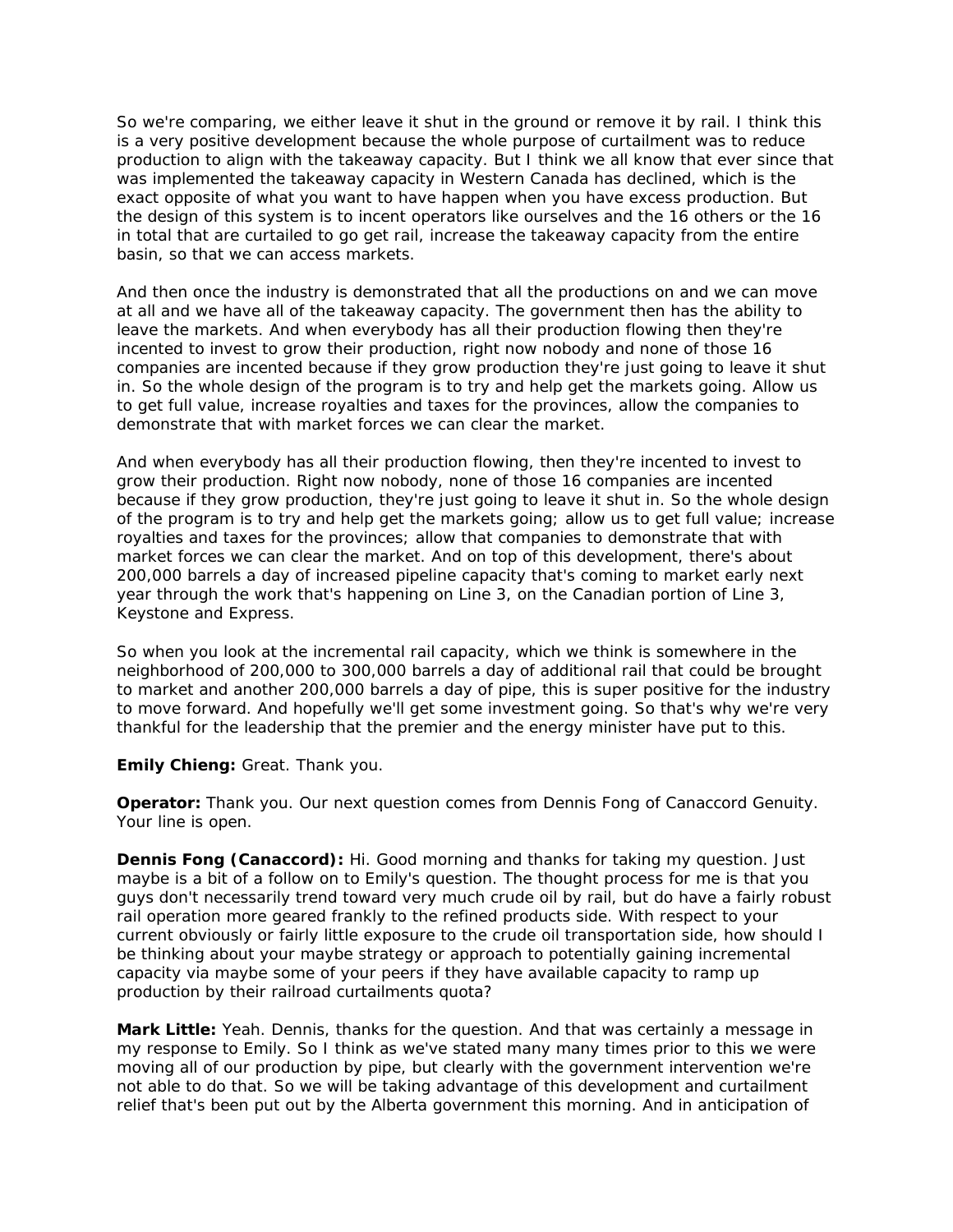that and our long-standing relationship in the rail markets and working with the railways, we actually have direct contracted capacity of 30,000 barrels a day with the rails to move crude by rail and we will plan to be getting that operational in the next month or two. I haven't talked to the folks this morning about how long it will take but I think it will take a couple of months plus or minus. And so we plan on taking advantage of this for sure to get our production moving.

**Dennis Fong**: Okay. Perfect. And I suppose the other -- I guess the other side of it would be it's given that there are other producers that may be producing and have maybe access rail capacity that could probably also mean that they have incremental credits that they could potentially sell for you as well?

**Mark Little:** Yeah. The design of the system is to allow the market to actually solve this, so clearly people that are sitting with rail without the production are incented to find people with production to move it by rail. And it also incents producers to go get rail contracts and such. And I think you'll see that this is significant in the Alberta government getting rid of its rail contracts because if people sign up for them they want to be able to use the rail and so all of these pieces are tied together.

**Dennis Fong**: Okay. If you'll indulge me, I have just 2 quick more. Just quickly on kind of free cash flow and so forth, I understand that, Alister, you didn't make kind of comments around decisions around the NCIB and I know you guys have during the context of this year paid back some significant pieces of term debt, given them that you don't really have any near-term term debt expiries or anything coming due until I believe 2021, should the focus -- or should I kind of read between the lines that the larger focus will be towards returning cash to shareholders via the share buyback program, which if you're on pace as you are today could frankly be exhausted by the end of this year?

**Alister Cowan:** Thanks for that, Dennis. No, I would say that we're very measured in where we allocate our capital and we will be very clear on what is going to the stock buyback. We did accelerate it in the quarter, but we're very opportunistic. We saw lots of value in there at these price levels. I wouldn't say that you should assume that the Q3 purchases now we're a new run rate and when we said \$2 billion a year, I did say we could go back to the Board if commodity prices would allow that. On the debt side, we have - well, we don't have any term debt due till '21, we do have \$1.5 billion of commercial paper which we used to flex up and down on. So there'll still be a measured allocation to stock buybacks, dividends, capital and debt repayment.

**Dennis Fong**: Okay. Thanks. And then just the last little bit here is, just on the guidance, it looks like the base mine specifically at U2 upgrader had a bit of an extended turnaround going into Q4. Is there any incremental pieces of prep work or anything like that that you guys are focusing on an operational basis, just given that it's maybe a little bit more, we'll call it downtime with respect to the upgrader component of things? And I'll turn it back. Thanks.

**Mark Little:** No, it's interesting, because we're working on a coker set that was down and then actually got put back on line during the fire. And so this is kind of an unusual circumstance that has taken us a little bit of additional time. We don't think that this is characteristic of what we'll see going forward. So this just ended up needing a little bit more work than we anticipated going in. Every time you do a turnaround and you open up these vessels, there's a certain amount of work that you find through the process, because we don't have perfect knowledge so we get into it. And so it's caused a little bit of a delay.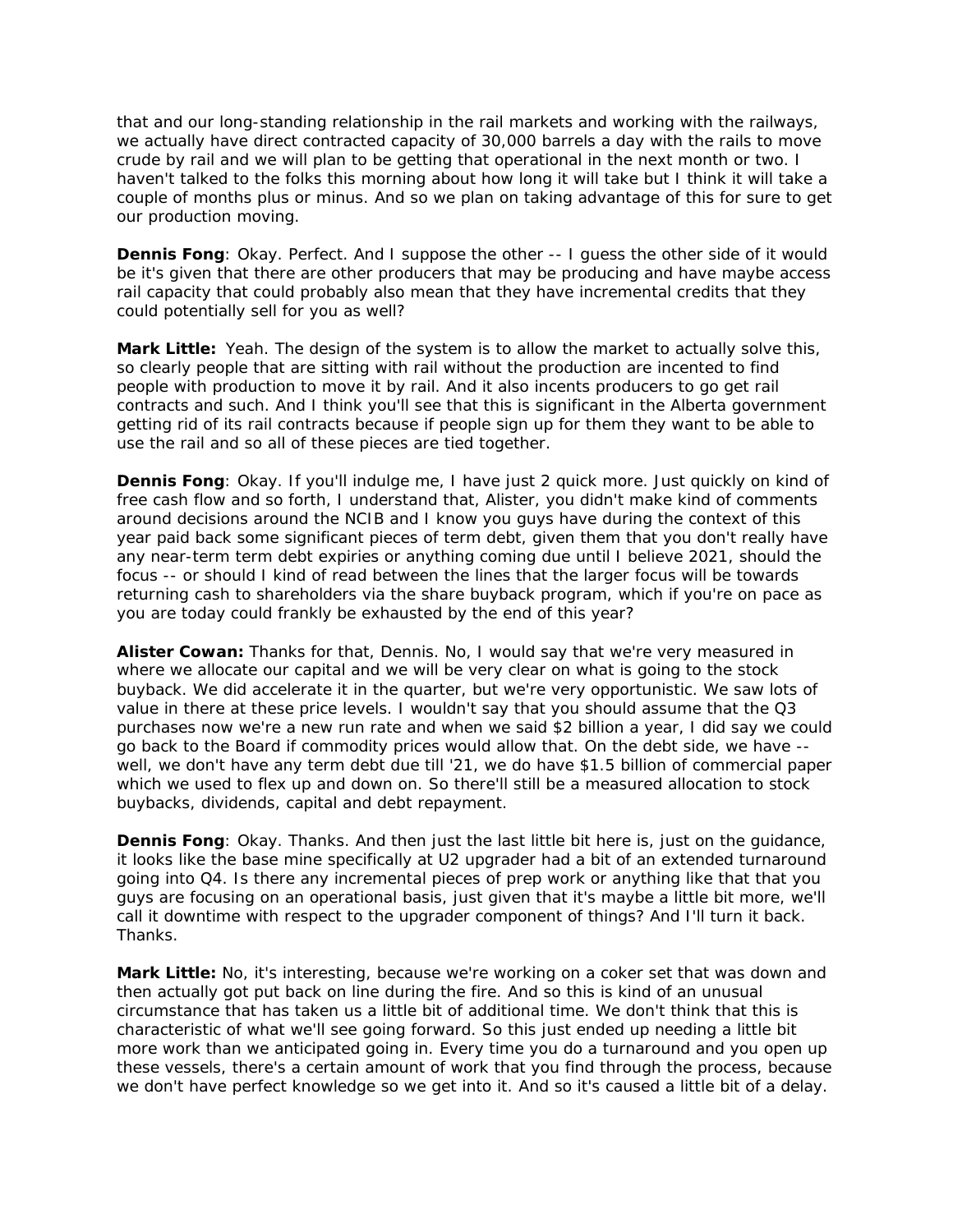**Dennis Fong:** Okay. Perfect. Thank you.

**Operator:** Thank you. Thank you. And our next question comes from Phil Gresh with JPMorgan. Your line is open.

**John Royall (JP Morgan)**: Hey, good morning, guys. This is John Royall on for Phil. So, can you hear me?

**Alister Cowan:** Yes. Thanks, John.

**John Royall**: So you guys have seen higher cash costs per barrel this year for a variety of reasons and I think some includes reliability. So as we look ahead at the \$2 billion FFO improvement target and the guided per barrel cost targets for each asset, is there any risk of offsetting headwinds like labor inflation or other factors that might lead to fewer net benefits versus the \$2 billion target?

**Mark Little:** No. It's interesting because your characterization of the operating cost is part of the issue with it is we're low in the production range, curtailments been much higher than we anticipated. And I think we've been kind of foreshadowing that all along. Originally it was announced that curtailment would be 325,000 barrels a day for the first quarter and 90,000 barrels a day on average for the remainder of the year.

Originally, it was announced that curtailment would be 325,000 barrels a day for the first quarter; and 90,000 barrels a day on average for the remainder of the year. We won't get to that number essentially until the end of the year. So it's been substantially higher. I think just if you do the math, it's 30% to 40% higher curtailment through the year than what was originally stated. Because it's a high fixed cost business, production is lower, operating costs are higher. And then back to we've intentionally -- as I mentioned in my prepared comments around mixes, we've intentionally shut in low-cost, low-value barrels and maximized or shifted the allocation so we could produce higher cost, but much higher margin.

And so our average margin, the net effect of the increased cost and increased margin is we've been able to generate \$200 million of incremental cash flow for the shareholder. So the issue with it is, our focus has been on driving value for the shareholder and generating cash flow, not on how do we make the number lower. If we wanted to make the operating cost number lower, we would have done the exact opposite of what we did do. The only issue is we would have lost a whole bunch of cash generation. So we think we've made the right decisions here. Curtailment has created a bunch of interesting dynamics. Going forward, we fully expect curtailment to disappear and next year with this deal that I've talked about, it will help us to move a lot of volumes that we wouldn't have been able to without it.

**John Royall**: Understood. Thank you. And then just the second one, we've seen reports on the spill at Keystone. Do you guys have any commitments on Keystone in either way, what do you think the net effect would be on Suncor and how long do you think it would take to resolve the spill?

**Mark Little:** I would literally be speculating on all of that. We do move some product on Keystone and so we'll wait to hear from the operator what it is and I have no idea.

**John Royall**: Okay. Thank you.